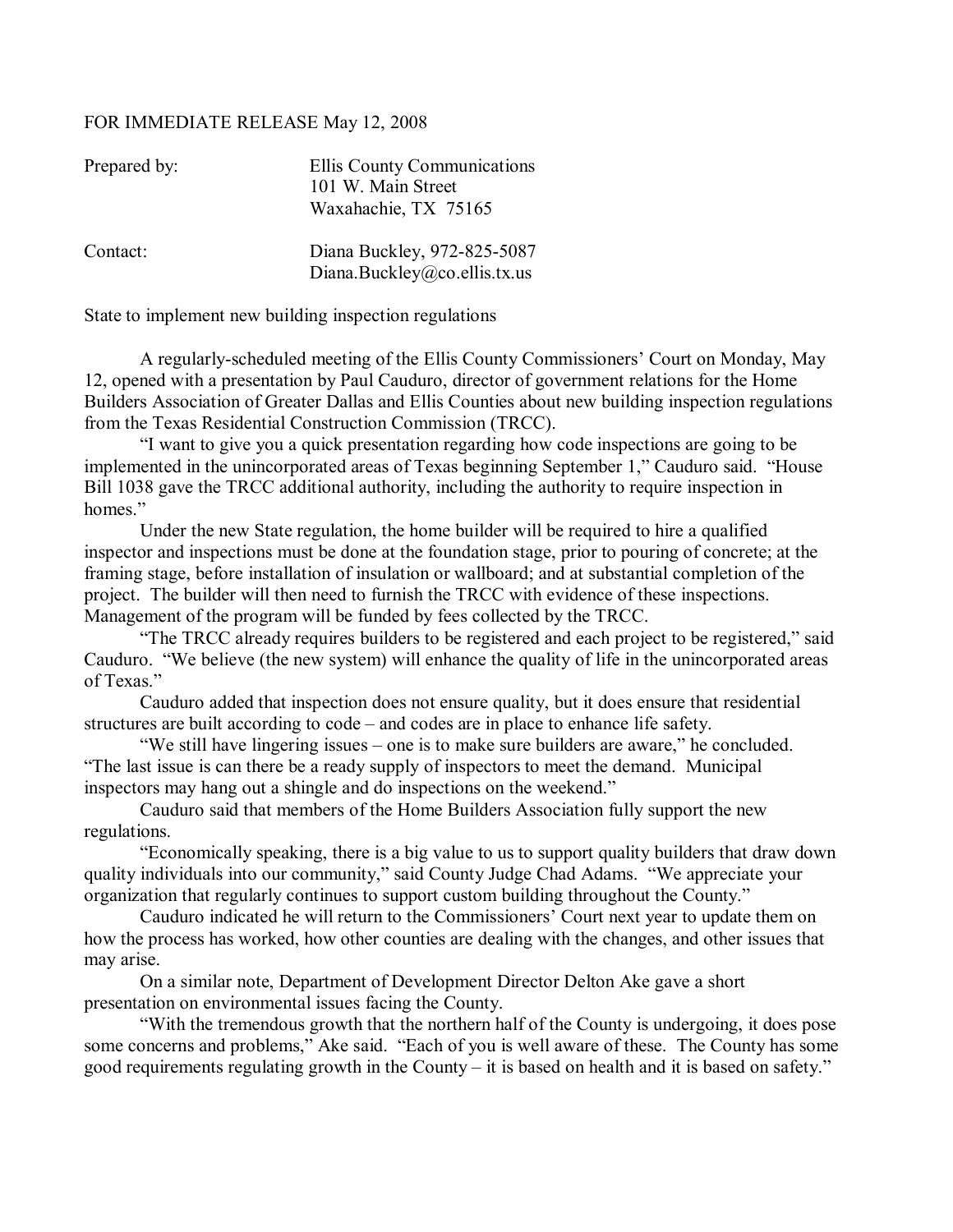Ake showed the Court a short slide show depicting a number of instances of nuisance code violations, including septic system failures.

"Raw sewage is not a pretty sight, and I do not want to present it to you right before lunch," Ake quipped. "These are actual pictures and all are taken right here in Ellis County."

 The septic system failures are due in part to the type of soil that is prevalent in the County, requiring installation by qualified and experienced technicians.

 ìPeople are self installing their septic systems, maybe someone has convinced t hem that they know what they are doing, and we wind up with a lot of problems," Ake said. "The department has taken a lot of corrective actions. This happens. We ask you and your people to help us locate these things and correct them.<sup>"</sup>

 According to Ake, the Department of Development issues approximately 820 septic system permits per year. Each system must be covered by a maintenance and inspection contract, which is tracked via computer in the Department.

 ìUnfortunately, the figures are that around 150 a month we have to process through a justice court to get people to comply with the State Law," said Ake. "The District Attorney's office works very closely with us  $-$  they have basically assigned an individual that works with us on that."

 Citizens are encouraged to report septic system failures to the Department of Development at 972-825-5200, with Ake noting that it is not necessary for callers to give their names.

 A third presentation was made by Mark Arnold of the Texas Agri-Life Extension Service, who presented Continuing Education Certificates to Commissioners Dennis Robinson, pct. 1; Heath Sims, pct. 3; and Ron Brown, pct. 4.

If is a real pleasure, and I appreciate the opportunity to come before you to talk a little and present the certificates," Arnold said. "The VG Young Institute was created in 1969 by the Texas Legislature and is part of the Agri-Life Extension Service and the Texas A&M system. It works to meet the education needs of County officials."

In other business, Commissioners:

- Authorized payment in the amount of \$544.37 to Jimmy Lee Harvey, Jr. for towing charges which were incurred as a result of an alleged wrongful arrest;
- Approved settlement in Cause No. 75,482, Ellis County, Texas v. Barbara Parsons and Stephen Parsons, Individually and  $d/b/a$  BMP Auto in the  $40<sup>th</sup>$  Judicial District Court;
- Authorized the Ellis County and District Attorney to enter into non-binding arbitration with the City of Midlothian against Kehe Food Distributors, Inc. to attempt to resolve legal action concerning Kehe's breach of a tax abatement agreement;
- Authorized payment up to \$350 to Ramiro Martinez for repairs to a dwelling which was allegedly damaged by an employee of the Sheriff's Department during the course of his employment;
- Approved an addendum to the Master Service Agreement with Government Service Automation, Inc. adding two users;
- Took no action on an interlocal agreement with the City of Ovilla for road construction and maintenance;
- Approved a replat in precinct 1;
- Took no action on a final plat for Rockett Ranch in pct. 1;
- Declared two lots of outdated law books as surplus and approved their disposal at auction or via sealed bids;